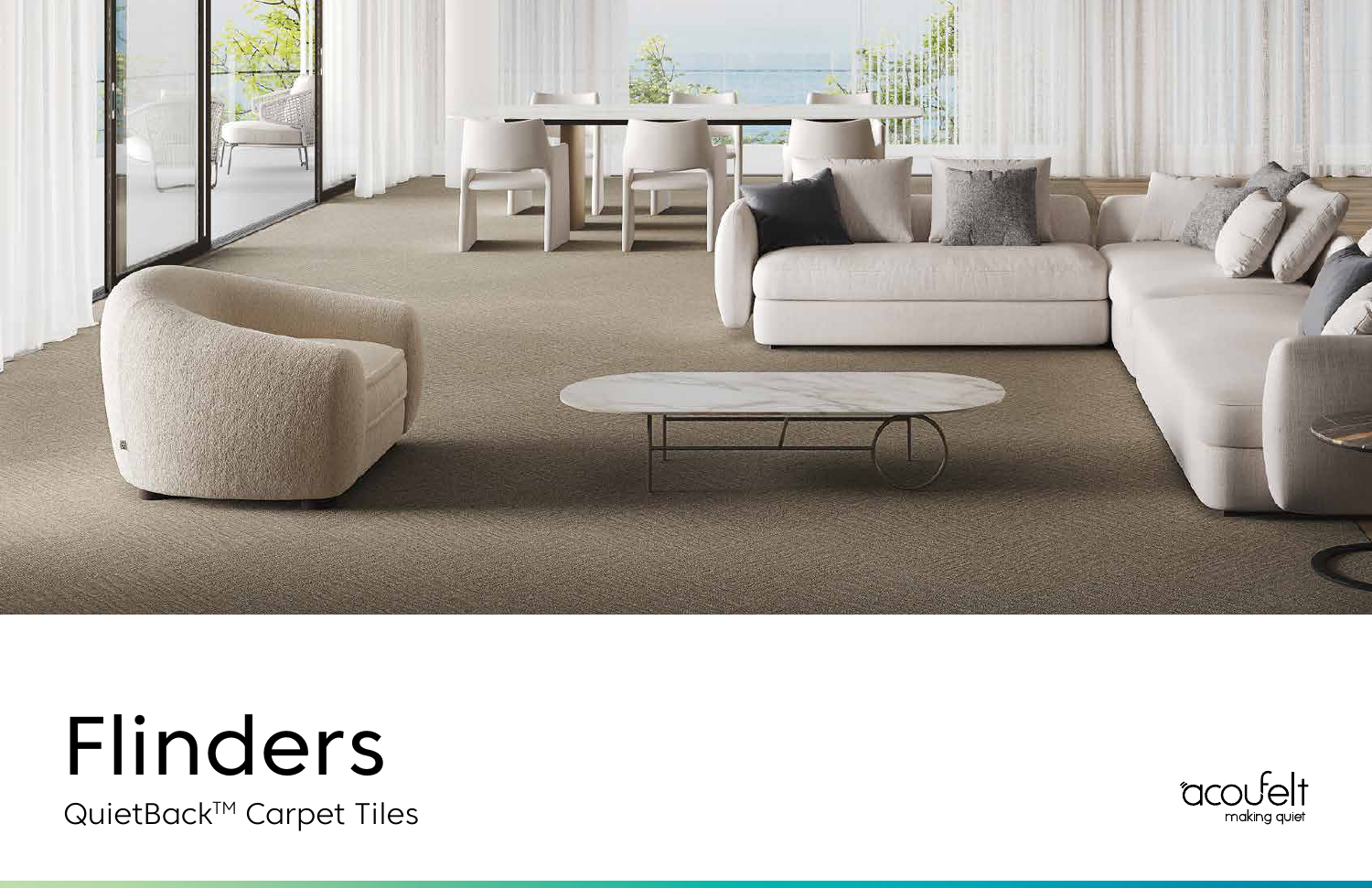Sound Absorption Coeffecient (αs)

 $\widehat{d}$ 

125

0.00

0.20

0.40



0.60

0.80

1.00

Sound Absorption ASTM C423, NRC 0.35

### Product Detail

## Installation Method



#### Acoustic Performance

Frequency

| quency<br>(Hz) | 125  | 250  | 500  | 1000 | 2000 | 4000 | <b>NRC</b> |
|----------------|------|------|------|------|------|------|------------|
| a <sub>s</sub> | 0.01 | 0.07 | 0.31 | 0.51 | 0.51 | 0.50 | 0.35       |

\* Graph not to scale.

2 – Flinders Carpet Tiles | 1800 626 462 | acoufelt.com



Quarter Turn Vertical



Stair Step

WWW 

Vertical Horizontal Stair Step

20 years\* 20 years\* Lifetime\* 20 years\* Commercial Extra Heavy Duty \*conditions apply



Horizontal Brick



| Product            | <b>Flinders Carpet Tile</b>    | <b>Dimens</b>   |
|--------------------|--------------------------------|-----------------|
| <b>Application</b> | Floor                          | Electros        |
| Composition        | QuietBack™                     | Light Fo        |
| <b>Material</b>    | 100% solution dyed nylon       | Thermo          |
| <b>Style</b>       | Multi-level textured loop pile | <b>Fire Tes</b> |
| Content            | Backing made from >80%         | Critico         |
|                    | recycled PET                   | Smoke           |

Tile Dimensions 500 x 500mm Thickness 8mm Tiles per box 20

Product

# Content

#### **Guarantees**

| <b>Wear Warranty</b>      |
|---------------------------|
| <b>Castor Chair Proof</b> |
| Anti-Static               |
| Colorfast                 |
| Classification            |

 $\text{static Property}$  AATCC 134  $\leq$  1000V astness ISO 105-B02, 6-7 al Resistance **0.2m<sup>2</sup> K/W st Method** AS/ISO 9239.1-2003 al Heat Flux Mean result 4.9kW/m<sup>2</sup> **Smoke Deviation Rate** Mean result 187%.min **Fire Test Method ASTM E648 Class 1** Critical Heat Flux Average, 0.54kWm<sup>2</sup> Smoke Density Test Method ASTM E662 (Flaming) Smoke Density Test Method 450 or less **Fire Test Method** EN 13501-1:2019 Critical Heat Flux Cfl Smoke Deviation Rate s1 Antimicrobial Effectiveness AATTCC Method 174:2016

#### QuickShip available

| <b>Technical Data</b> |  |
|-----------------------|--|
|-----------------------|--|

Part II

## Sustainability

- One square meter diverts 36 x PET (600ml) drinking bottles from landfill
- LBC Red list free

#### • Phenol & formaldhyde free • Total VOC's 0.5 mg/m • Recognised under LEED



sional Stability **ISO 17984, -0.05%** 

Generated using 40% solar energy

E

Declare Living Building Challenge compliant